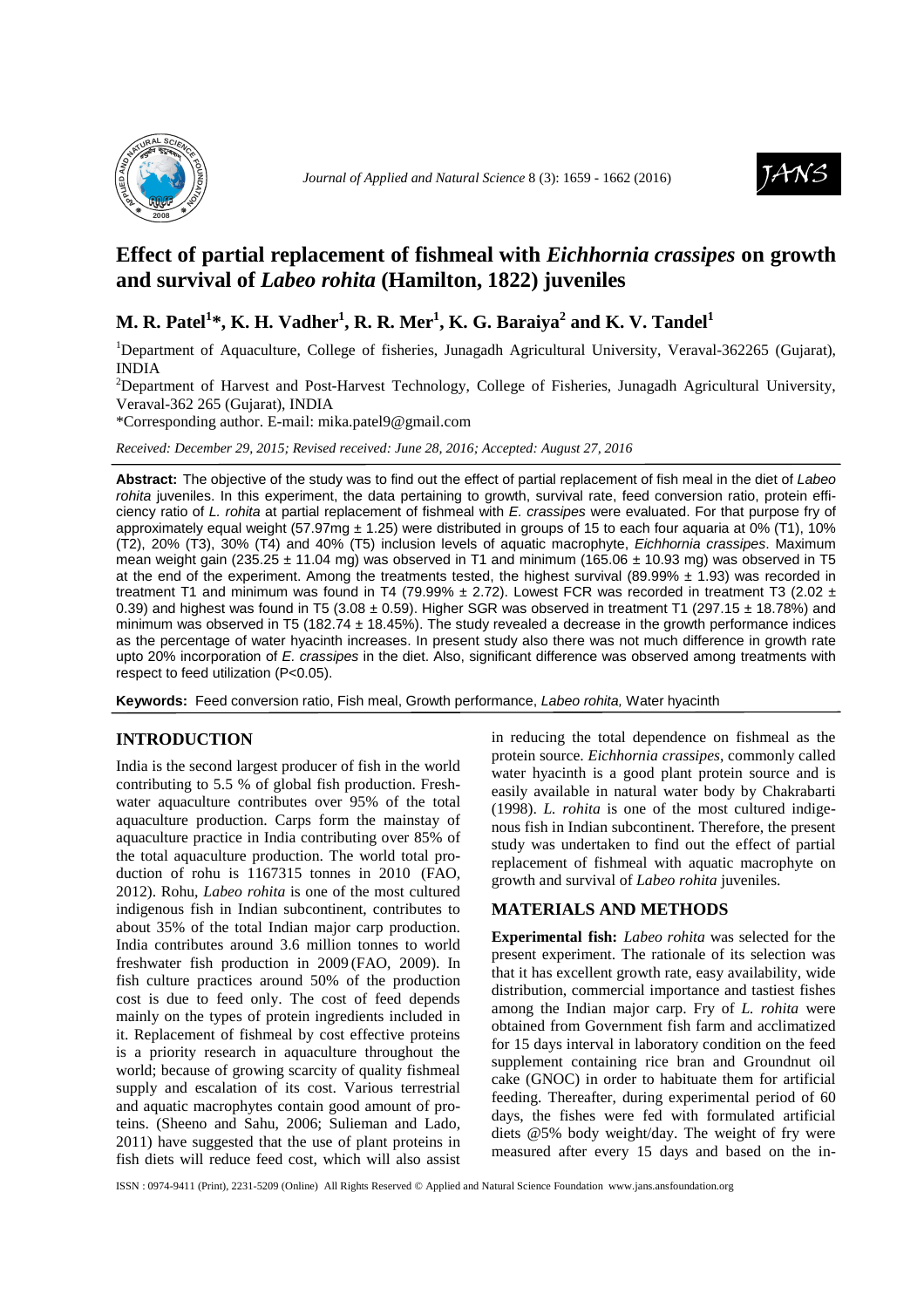crease in body weight of fry and their ration was readjusted @ 5% of their body weight twice daily.

**Experimental diets:** The present experiment was undertaken to utilize the aquatic weeds and fishmeal to prepare the experimental diet. The ingredients, i.e. rice bran, tapioca starch, animal oil, plant oil were also used. *Eichhornia* were procured from local area and were dried and grinded to powder form. Five diets were formulated in which fish meal was replaced with *Eichhornia* meal at 0%, 10%, 20%, 30% and 40% levels. The diets were fortified with vitamins and minerals.

**Experimental procedure:** The experiment was carried out in a completely randomized design (CRD) and consisted of 5 treatments with four replicates for each treatment. *L. rohita* juveniles (56.48 mg  $\pm$  0.94) were stocked at 15 nos. /plastic aquarium tank (2 x 2 x 1 feet) filled with 35 liters of filtered fresh water. Continuous aeration was provided throughout the experimental period in order to maintain dissolved oxygen level in each aquarium. The study was conducted for 60 days. The water quality parameters, temperature, pH, DO, hardness were analysed through the methods outlined by APHA , 2012).

**Statistical analysis:** All data presented are expressed as means  $\pm$  standard error and was subjected to two way analysis of variance (ANOVA), followed by Duncan's Multiple Range Test with the help of SPSS-16.0 version software (Duncan, 1955).

## **RESULTS AND DISCUSSION**

In the present study, the chief ingredients of experimental diets at different proportions include *Eichhornia*, fishmeal, rice bran*,* tapioca powder, vitamin and minerals, animal oil and plant oil are shown in Table 1. The proximate analysis of *Eichhornia* based experimental diets are recorded in Table 2. The growth performance characteristic of the fry fed *Eichhornia* is shown in Table 3.

Feeds from plant origin have an excellent amino acid profile and reported to be effective and less expensive ingredients for formulation of artificial fish diets reported by Mohapatra and Patra (2013). For the past several years, one of the main directions in improving fish feeds has been the search for protein source alternatives to fish meal and determining their nutritional suitability in diets. In the past few decades, feeds from plant origin have been accepted for Indian major carps because the growth observed in this fish has been reported to be as good as that obtained with the traditional feed. In tropical developing countries, where algal production rates are high, algae have been receiving increasing attention as an alternate protein possessing relatively high protein content (50-65%), which may be included in balanced fish feeds by Suleiman and Lado (2011). The current study demonstrated that the four inclusion level of water hyacinth experimental feed supported the growth for *L. rohita* fry. Thus, incorporation level up to 40% *Eichhornia* meal to replace the fish meal in formulated diet did not exert any adverse effect on growth Performance of *L. rohita* fry. Growth performance of *L. rohita* fry fed with *Eichhornia* meal based feed for 60 days shows that there was a decreasing trend with increasing level of *Eichhornia*  feed from 10% to 40% replacement. It has also been observed that the growth performance of rohu fry in 20% replacement was less than the 0% replacement of *Eichhornia* feed so far as the protein content in respective replacement was concerned. It proves that, although animal protein is essential for the growth of carp, plant protein has no less importance for the same cause. It is apparent from the results of the present

**Table 1.** Percentage composition of *Eichhornia* meal based experimental feed.

|                     | Percentage inclusion of <i>Eichhornia</i> |     |      |     |     |  |  |
|---------------------|-------------------------------------------|-----|------|-----|-----|--|--|
| Ingredients         | $0\%$                                     | 10% | 20%  | 30% | 40% |  |  |
| Fish meal           | 49                                        | 46  | 43   | 40  | 37  |  |  |
| Eichhornia          | 00                                        | 10  | 20   | 30  | 40  |  |  |
| Rice bran           | 20.5                                      | 17  | 13.5 | 10  | 6.5 |  |  |
| Tapioca powder      | 20.5                                      | 17  | 13.5 | 10  | 6.5 |  |  |
| Vitamins & minerals | $\overline{c}$                            | 2   |      | 2   | 2   |  |  |
| Animal oil          | 4                                         | 4   |      | 4   |     |  |  |
| Plant oil           | 4                                         |     |      |     |     |  |  |
| Total               | 100                                       | 100 | 100  | 100 | 100 |  |  |

| Eichhornia feed | Crude protein $(\% )$ | Crude lipid $(\% )$ | Ash $(\% )$ | Moisture $(\% )$ | Crude fibre $(\% )$ |
|-----------------|-----------------------|---------------------|-------------|------------------|---------------------|
| $0\%$           | 33.32                 | 8.8                 |             |                  | э. I                |
| 10%             | 33.43                 | 8.1                 | 12.0        | 3.1              | 6.9                 |
| 20%             | 33.54                 | 7.9                 | 12.2        | 3.8              | 7.4                 |
| 30%             | 33.66                 | 7.6                 | 12.5        | 3.3              | 7.9                 |
| 40%             | 33.72                 |                     |             | 3.7              |                     |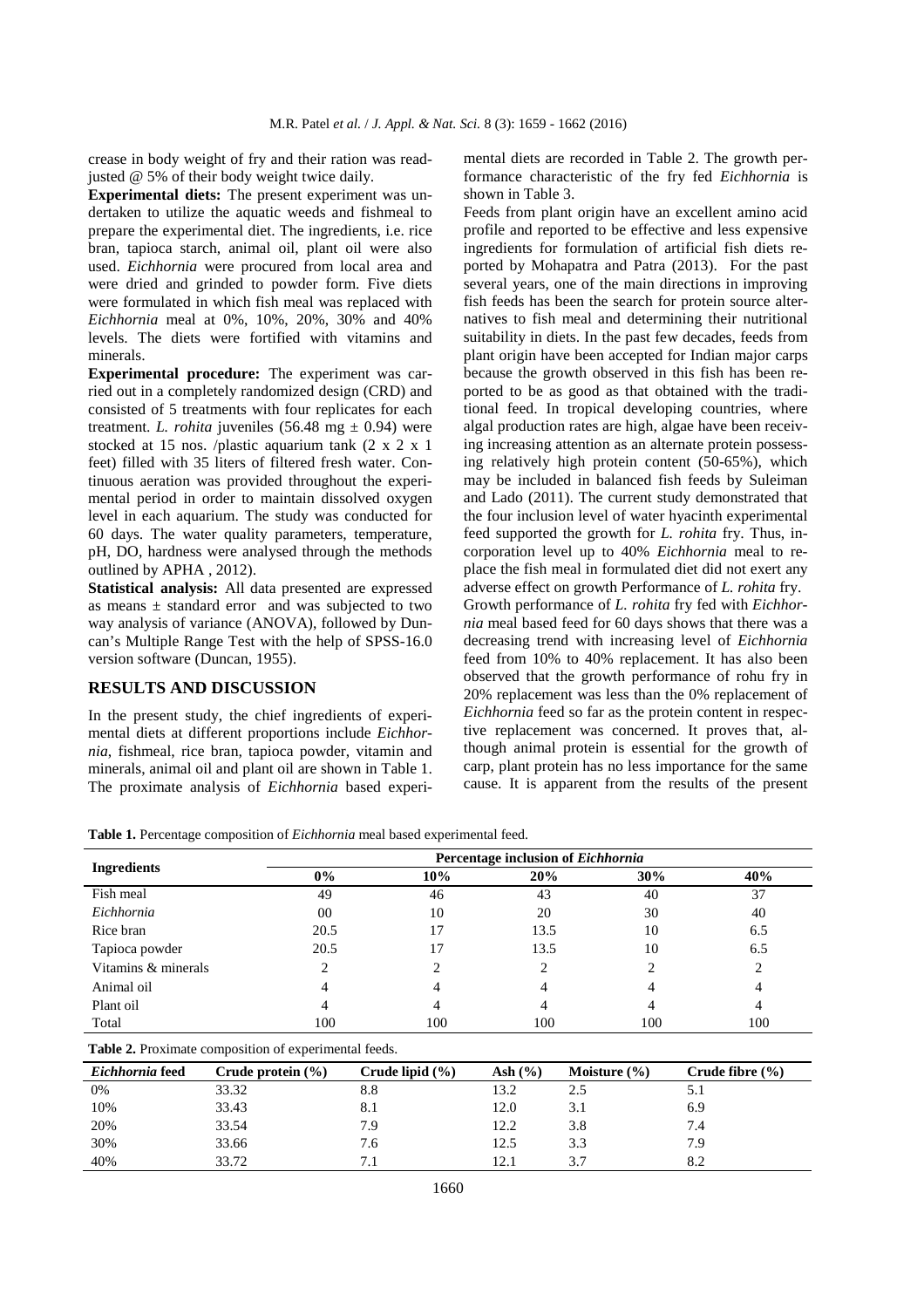| Treat-<br>ment | Replicate      | $\sim$ $\sigma$<br><b>Initial</b><br>weight | <b>Final weight</b>              | <b>SGR</b>              | <b>Survival</b>               | <b>FCR</b>                   | <b>PER</b>                   |
|----------------|----------------|---------------------------------------------|----------------------------------|-------------------------|-------------------------------|------------------------------|------------------------------|
| T1             | R1             | 59.40                                       | 219.46                           | 266.77                  | 93.33                         | 2.12                         | 1.13                         |
|                | R <sub>2</sub> | 56.13                                       | 267.00                           | 351.45                  | 93.33                         | 1.95                         | 1.52                         |
|                | R3             | 58.67                                       | 233.50                           | 291.38                  | 86.66                         | 1.97                         | 1.16                         |
|                | R <sub>4</sub> | 53.67                                       | 221.07                           | 279.00                  | 86.66                         | 2.05                         | 1.45                         |
|                | Mean           | $56.96 \pm 1.30$                            | $235.25 \pm 11.04^a$             | $297.15 \pm 18.78^a$    | 89.99 $\pm$ 1.93 <sup>a</sup> | $2.02 \pm 0.39^{\text{a}}$   | $1.32 \pm 0.99^a$            |
| T <sub>2</sub> | R1             | 54.00                                       | 233.00                           | 298.33                  | 80.00                         | 2.29                         | 0.23                         |
|                | R <sub>2</sub> | 58.67                                       | 258.40                           | 332.88                  | 86.66                         | 2.34                         | 1.36                         |
|                | R3             | 58.13                                       | 181.23                           | 205.17                  | 86.66                         | 2.35                         | 0.76                         |
|                | R <sub>4</sub> | 55.53                                       | 191.00                           | 225.78                  | 86.66                         | 2.41                         | 1.02                         |
|                | Mean           | $56.58 \pm 1.10$                            | $215.90 \pm 18.07^{ab}$          | $265.54 \pm 30.05^{ab}$ | $84.99 \pm 1.67$ <sup>a</sup> | $2.34 \pm 0.25^b$            | $0.84 \pm 0.24$ <sup>a</sup> |
| T <sub>3</sub> | R1             | 59.22                                       | 186.83                           | 212.68                  | 80.00                         | 2.45                         | 0.95                         |
|                | R2             | 58.23                                       | 177.42                           | 198.65                  | 80.00                         | 2.69                         | 0.19                         |
|                | R3             | 56.22                                       | 234.58                           | 297.27                  | 86.66                         | 2.43                         | 1.29                         |
|                | R <sub>4</sub> | 58.23                                       | 262.66                           | 340.72                  | 80.00                         | 2.04                         | 1.27                         |
|                | Mean           | $57.97 \pm 0.63$                            | $215.37 \pm 20.12^{ab}$          | $262.33 \pm 34.02^{ab}$ | $81.66 \pm 1.67$ <sup>a</sup> | $2.40 \pm 0.13^b$            | $0.93 \pm 0.26^a$            |
| T <sub>4</sub> | R1             | 56.47                                       | 215.53                           | 265.10                  | 86.66                         | 2.42                         | 1.28                         |
|                | R <sub>2</sub> | 55.27                                       | 141.16                           | 143.15                  | 80.00                         | 2.62                         | 0.69                         |
|                | R3             | 55.73                                       | 175.08                           | 198.92                  | 73.33                         | 2.62                         | 0.66                         |
|                | R <sub>4</sub> | 54.33                                       | 176.28                           | 203.25                  | 80.00                         | 2.42                         | 0.17                         |
|                | Mean           | $55.45 \pm 0.45$                            | $177.01 \pm 15.20$ <sup>bc</sup> | $202.60 \pm 24.92^b$    | $79.99 \pm 2.72^{\text{a}}$   | $2.52 \pm 0.58^b$            | $0.70 \pm 0.23$ <sup>a</sup> |
| T <sub>5</sub> | R1             | 55.20                                       | 176.16                           | 201.60                  | 80.00                         | 3.22                         | 0.98                         |
|                | R <sub>2</sub> | 55.47                                       | 169.50                           | 190.05                  | 73.33                         | 3.10                         | 0.41                         |
|                | R <sub>3</sub> | 55.20                                       | 181.50                           | 210.50                  | 86.66                         | 3.10                         | 0.96                         |
|                | R4             | 55.80                                       | 133.10                           | 128.83                  | 100                           | 2.93                         | 0.71                         |
|                | Mean           | $55.41 \pm 0.14$                            | $165.06 \pm 10.93$ <sup>c</sup>  | $182.74 \pm 18.45^b$    | $84.99 \pm 5.69^{\mathrm{a}}$ | $3.08 \pm 0.59$ <sup>c</sup> | $0.76 \pm 0.27$ <sup>a</sup> |

M.R. Patel *et al.* / *J. Appl. & Nat. Sci.* 8 (3): 1659 - 1662 (2016)

**Table 3.** Growth performance (mg) of *L. rohita* fry fed *E. crassipes* based feed for 60 days (±SE).

study that fry fed with 0% inclusion of *Eichhornia*  meal showed better growth performance which was significantly different (P<0.05) from the 20% inclusion of the *Eichhornia* diet. The *Eichhornia* feed at 40% replacement exhibited significant impact on the growth performance of the rohu fry.

Mohapatra and Patra (2013) revealed that water hyacinth probably affects the feed conversion ratio and the feed utilization by the *Cyprinus carpio* fry. Fagbenro and Arowosegbe (1991) reported that inclusion of water hyacinth significantly increase the crude fiber content of feed. Higher fiber in feed plays a significant role in digestion of feed. Another study has observed that lipid component reduces as the water hyacinth inclusion levels increases followed by optimum growth in fish (Rumsey, 1993).

Replacement of water hyacinth meal for 20% fish meal promotes higher  $(p<0.05)$  final weight than feeding fish meal up to 40% replacement.

Survival was generally high in all the fry fed with the water hyacinth supplemented diets. The cost of production and the benefits positively favoured all treatments since the values computed are  $> 1.0$  which shows an increase in the fish value above the amount invested. This notwithstanding, more monetary profit awaits a farmer when 20% of water hyacinth meal is used to replacement fish meal in the diets of rohu fry*.*  In recent years increasing attention has been given on

formulation of cost effective protein riches artificial feed for intensive fish culture (Luo *et al.,* 2004). Increase in dietary protein has often been associated with higher growth rate in many fish species as fish require high protein content diet for better growth reported by Deng *et al.* (2006). The results of various experiments indicate that the most important significant factor that influences growth, survival and yield of fish are the quantity and quality of dietary protein of fish feed (Sa *et al.,* 2006). Therefore, considerable research effort is needed to determine the quantity and quality of dietary protein necessary to achieve optimum growth performance of fish. To formulate low cost feed, ingredients from plant and animal sources are used to fulfill the protein requirement of the fish meal, fully or partially. The inter-relationship between the dietary energy requirement and the growth of fish and the importance of proper protein nutrition has been well established. So, fish nutritionists pay greater attention to reduce the cost of artificial diets by introducing alternative protein sources from plant and animal (Das *et al.,* 1991). This result is similar to the report of (Lim and Doming, 1989; Hasan *et al*, 1990, 1994; Klinavee *et al*, 1990; Fagbenro and Arowosegbe, 1991; Sheeno and Sahu, 2006; Sulieman and Lado, 2011) who have demonstrated the use of several species of *Eichhornia* as partial replacement for fishmeal in the diet of fish and other animals. The study clearly showed that fish fed